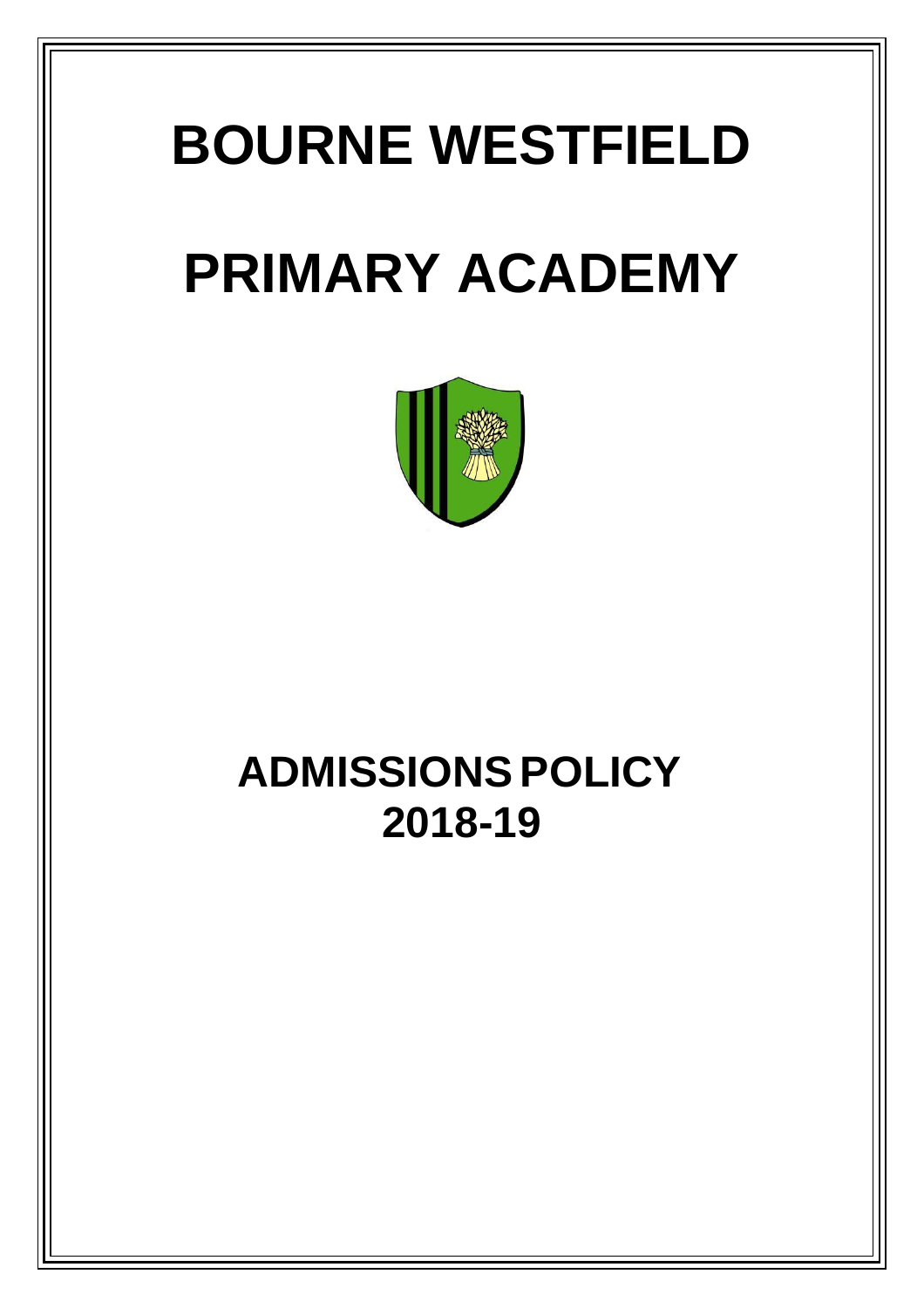### **Bourne Westfield Primary Academy**

### **Admissions Policy**

#### **1. Introduction**

1.1 The purpose of this policy is to outline the policies and procedures used to determine the admission of pupils to this academy. Some of these procedures are locally determined; others are informed or enforced by statute or the policy of the Local Authority. The Governing Body is the admissions authority for the school. Any parent can request that their child's date of admission is deferred or request a part-time place, please contact the Headteacher if you want more details.

1.2 Arrangements for applications for places in reception will be made in accordance with Lincolnshire County Council's co-ordinated admission arrangements, parents resident in Lincolnshire can apply online at

[www.lincolnshire.gov.uk/schooladmissions,](http://www.lincolnshire.gov.uk/schooladmissions) they can also apply by telephone, or ask for a hard copy application form, by telephoning 01522 782030. Parents resident in other areas must apply through their home local authority. Bourne Westfield Primary Academy will use the Lincolnshire County Council's timetable published online for these applications and the relevant Local Authority will make the offer of places on their behalf as required by the School Admissions Code.

#### **2. Key Issues**

2.1 Parents can request that the date their child is admitted to school is deferred until later in the academic year or until the term in which the child reaches compulsory school age.

2.2 Bourne Westfield Primary Academy provides for the admission of all children in the September following their fourth birthday. Where we have offered a child a place at our school:

- That child is entitled to a full-time place in the September following their fourth birthday.
- The child's parents can defer the date their child is admitted to the school until later in the school year but not beyond the point at which they reach compulsory school age and not beyond the beginning of the final term of the school year for which it was made, whichever is the sooner;
- Where the parents wish, children may attend part-time until later in the school year but not beyond the point at which they reach compulsory school age.

Parents interested in deferring admission or arranging part-time attendance must contact the school to discuss this.

2.3 Parents can request that their child takes up the place part-time until the child reaches compulsory school age.

2.4The absolute limit of numbers to initially be granted places within the academy is determined by the academy and that figure is published annually. For the 2018-19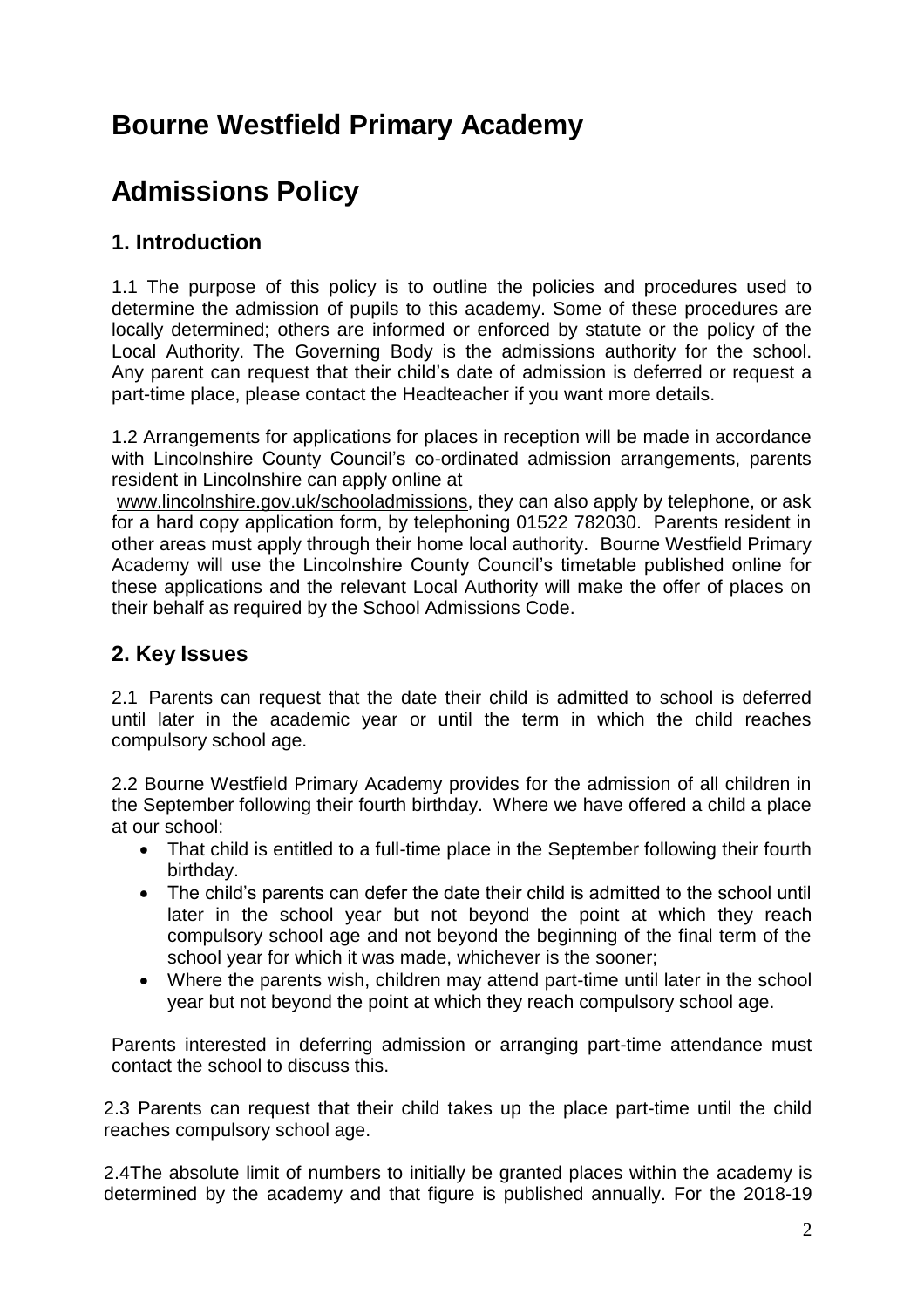academic year, that figure has been set at 90 places. The academy will not exceed that figure in its new Reception intake each year except where the  $90<sup>th</sup>$  child is a twin or other sibling from a multiple birth and in that situation all children will be admitted. Classes will be organised in such a way that no Reception class or infant class exceeds 30 pupils apart from when a child is admitted as an 'excepted' pupil as in the case mentioned above.

2.5 In accordance with the 1996 Education Act, the allocation of school places for children with a Statement of special educational needs or an Educational Health and Care Plan will take place first. In accordance with legislation the allocation of places for children with the following will take place first: Statement of Special Educational Needs (Education Act 1996) or Education, Health and Care Plan (Children and Families Act 2014). Remaining places will be allocated in accordance with this policy.

2.6 In order to meet the government's military covenant aimed at helping service personnel, and Crown Servants returning from abroad we have adopted the following arrangements.

2.7 For late co-ordinated applications and midyear applications we will aim to remove any disadvantage to UK service personnel (UK Armed Forces) by applying the school's oversubscription criteria to their address. We will check to see if the address is within the distance of the last child admitted in the last admission round that was oversubscribed on offer day. If the address is within the distance the governors will be asked to consider admitting providing all children in public care and siblings have already been admitted and there is no child with higher priority under the oversubscription criteria on the reserve list. This will be irrespective of the fact that the school has had appeals or appeals are scheduled. It may be that the governors still cannot admit because of organisational or curriculum difficulties within the school.

2.8 We will need the notice of posting or official government letter and posting address before we can consider an application under these arrangements.

2.9 If there are more applications for admission than there are places then the academy's admission criteria will be brought into operation and followed rigorously. These criteria are published annually by the academy and are made available to parents. If a parent appeals against the decision of the governing body, then an independent appeal tribunal will be set up and the appeal heard by that tribunal.

2.10 Lincolnshire County Council operates a central admission clearing house in respect of initial entry to school in the Reception year. If there are insufficient places available then the procedure as outlined in paragraph 2.5 will be followed. Details of the application process may be obtained from the academy. There is a procedure for submission of applications and offering of places which follows a county wide policy and timetable. Details of that policy and timetable are given to all applicants.

2.11 Once firm places have been offered parents will be informed of the induction arrangements for new Reception pupils. This will take the form of a number of visits during the summer term where pupils will have an opportunity to spend time in the academy and parents will have an opportunity to discuss their child's education with the academy staff. The headteacher will use this opportunity to explain the philosophy of the academy and the key role parents play in the education of their children. Basic information about uniform and assimilation into school life will be also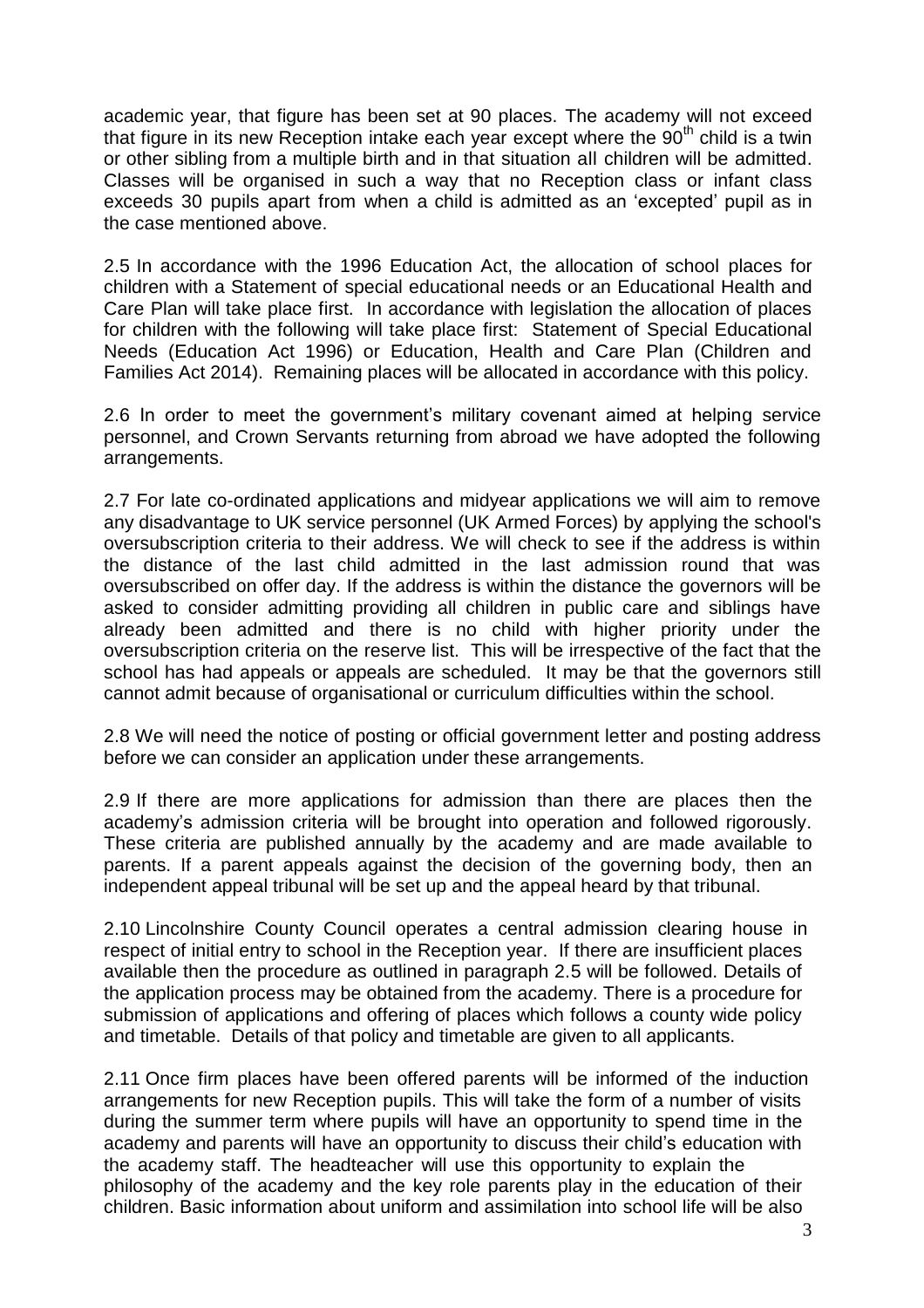be given at this time. The importance of a partnership between parents and the academy will be stressed.

2.12 A similar centralised system is also operated by the Local Authority for admissions into other year groups as and when they are sought. If the Local Authority is unable to offer a place at the academy parents may put their child's details onto a mid-year reserve list which is maintained by the academy. The child's details will remain on this list for a period of 12 months at which point the parents will be contacted to ascertain whether they wish to remain on the list beyond that point.

#### **3 Bourne Westfield Primary Academy Admission Criteria**

3.1 For entry into Reception in September, places will be allocated to parents who return an application, before any parent who has not returned one. The oversubscription criteria are listed in order. Words marked with a number, for example 1, 2, 3, and 4 are explained separately in the definition and notes section.

3.2 Oversubscription criteria

- A. The child is in the care of the local authority or has previously been in the care of the local authority and has been adopted or become subject to a residence order or special guardianship order. (1)
- B. There is a brother or sister (2) on roll at the academy at the time of application
- C. Children of staff members employed at the school (3).
- D. The academy is the nearest one to the home address, as defined in note (4).
- E. The driving distance from the home to the academy. Priority will be given to the child living nearest the academy as calculated by Lincolnshire County Council school admissions team (5).
- **3.3** Definitions and notes:

**(1)** A child in the care of the local authority is provided with accommodation by them in accordance with section 22 of the Children's Act 1989, at the time of application. This includes any child that has previously been in care and who is now adopted or who is subject to a residence order or special guardianship order. Looked after children and all previously looked after children. Previously looked after children are children who were looked after, but ceased to be so because they were adopted (or became subject to a child arrangements order or special guardianship order). A 'looked after child' is a child who is (a) in the care of a local authority, or (b) being provided with accommodation by a local authority in the exercise of their social services functions (see the definition in Section 22(1) of the Children Act 1989) at the time of making an application to a school. This includes children who were adopted under the Adoption Act 1976 (see section 12 adoption orders) and children who were adopted under the Adoption and Childrens Act 2002 (see section 46 adoption orders).

Child arrangements orders are defined in Section 8 of the Children Act 1989, as amended by Section 12 of the Children and Families Act 2014. Child arrangements orders replace residence orders and any residence order in force prior to 22 April 2014 is deemed to be a child arrangements order.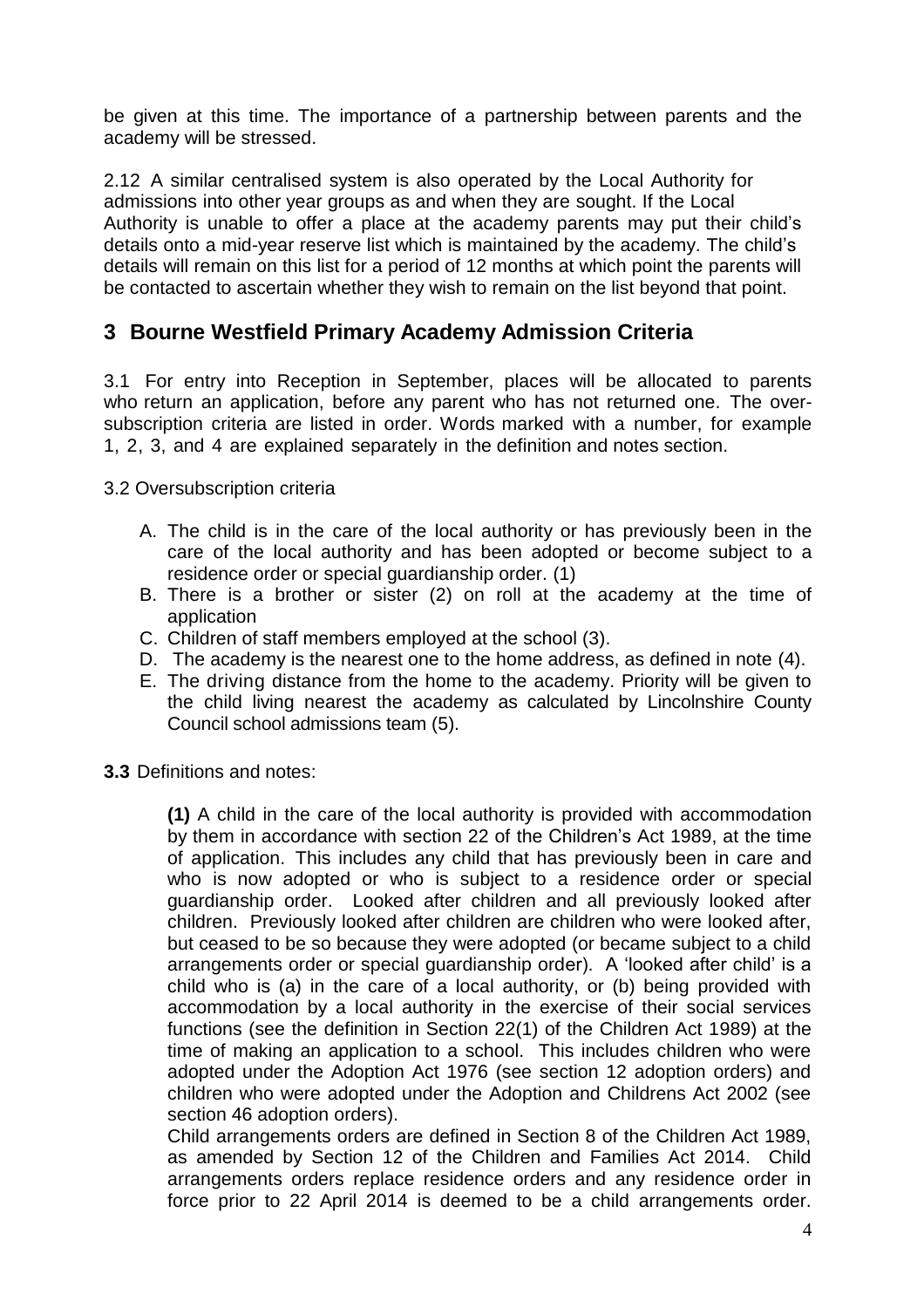Section 14A of the Children Act 1989 defines a 'special guardianship order' as an order appointing one or more individuals to be a child's special guardian (or special guardians).

**(2)** Brother or sister.

- A full brother or sister, whether or not resident in the same household.
- Another child normally living for the majority of term time in the same household, where an adult in the household has parental responsibility as defined by the Children Act 1989. Or, any child in the household where an adult in the household is defined as a parent for the purposes of Section 576 of the Education Act 1996.

#### Twins and other siblings from a multiple birth

In these cases all the children will be considered together as one application. If one or more can be admitted within the published admission number the school will be allowed to go above its admission number as necessary to admit all the children, unless this would make the class too large. The government's school admissions code makes an exception to the infant class limit in this situation.

#### **Brothers and sisters in the same year group**

Where there is only one place available in the school the children will be considered together as one application. The school will be allowed to go above its admission number as necessary to admit all the children except in cases where infant class regulations prevent this from happening. If this happens we can only legally offer one place because the government's school admissions code makes no exception to the infant class size limit for siblings in the same year group.

(3) For children of permanent employees whose place of work is Bourne Westfield at the time of admission. Where the member of staff has been employed at the school for two or more years at the time at which the application for admission to the school is made, and/or the member of staff is recruited to fill a vacant post for which there is a demonstrable skill shortage.

(4) The nearest school is found by measuring the distance from your home address to all school's admitting children in the relevant year group by driving distance along public highways. Distance is measured electronically along public highways using the post office address point of the home to the post office address point of the school.

By home we mean the address where the child lives for the majority of term time with a parent as defined in section 576 of the Education Act 1996 who has parental responsibility for the child as defined in the Children Act 1989.

Where a child lives normally during the school week with more than one parent at different addresses, the home address for the purposes of school admissions will be the one where the child spends the majority of term time. If a parent can show that their child spends an equal amount of time at both addresses during school term time, they can choose which address to use on